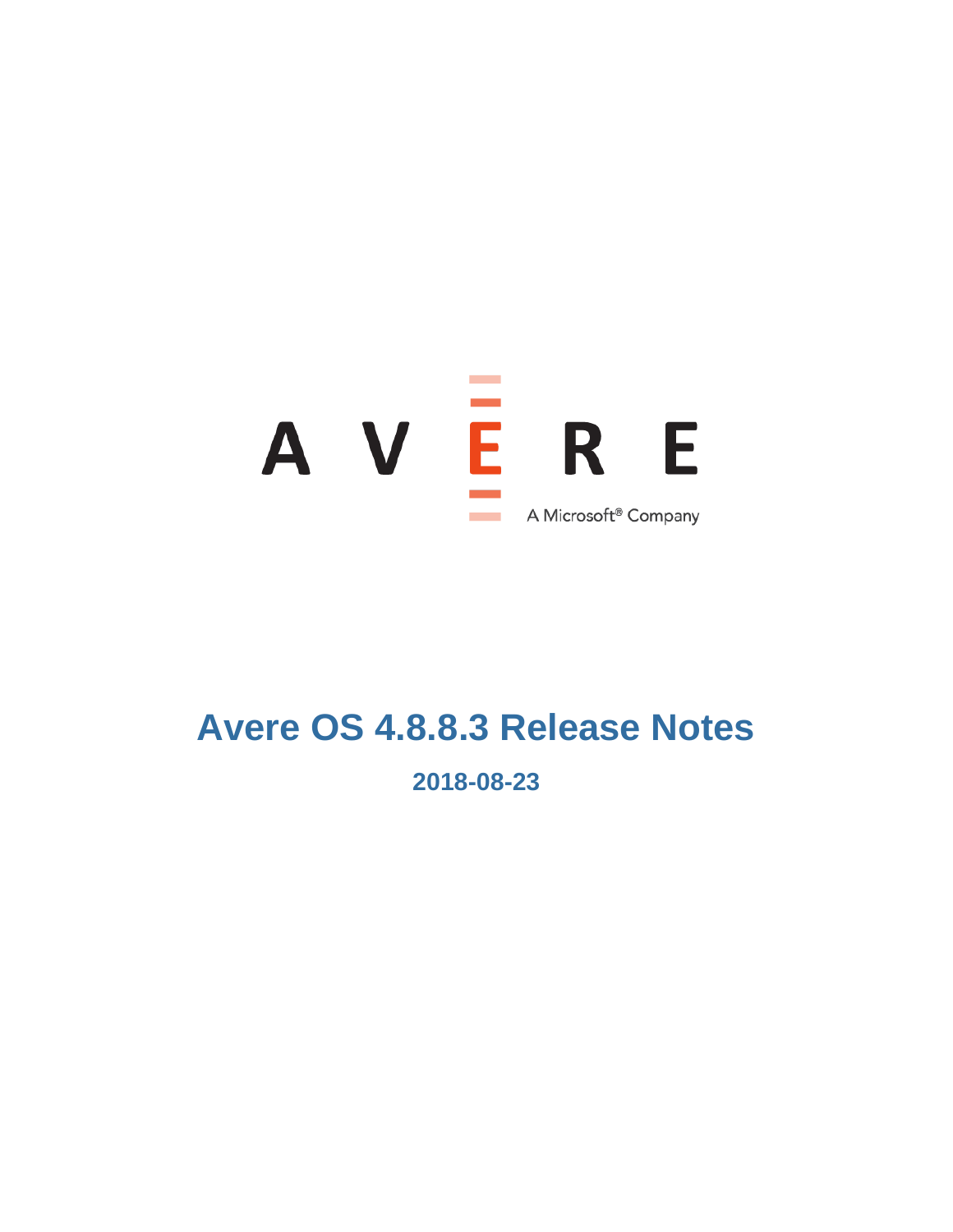### **Table of Contents**

[New in Avere OS 4.8.8.3](#page-2-0) [Resolved Issues](#page-2-1) [Filesystem](#page-2-2) **[Security](#page-2-3)** [SMB/CIFS](#page-2-4) [New in Avere OS 4.8.8.1](#page-2-5) [Resolved Issues](#page-2-6) [Filesystem](#page-2-7) **[Security](#page-2-8)** [SMB/CIFS](#page-2-9) [Previous Avere OS Updates](#page-3-0) Contact Support - [Avere Global Services](#page-3-1)

### **Copyright Information**

Copyright © 2018 Avere Systems, Inc. All rights reserved. Specifications subject to change without notice.

No part of this document covered by copyright may be reproduced in any form or by any means – graphic, electronic, or mechanical, including photocopying, recording, taping, or storage in an electronic retrieval system – without prior written permission of the copyright owner.

The product described in this document may be protected by one or more U.S. patents, foreign patents, or pending applications.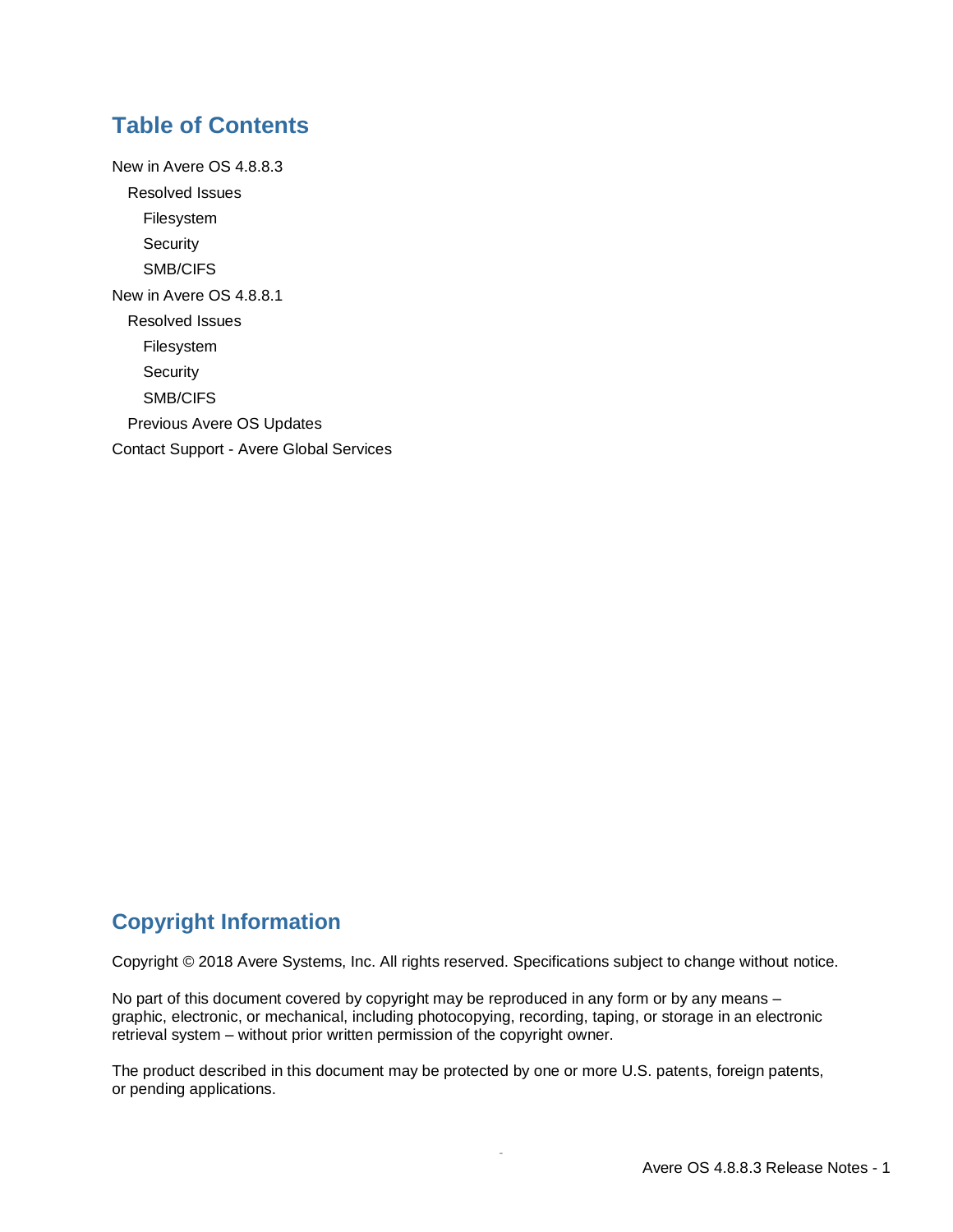## <span id="page-2-0"></span>**New in Avere OS 4.8.8.3**

## <span id="page-2-1"></span>**Resolved Issues**

#### <span id="page-2-2"></span>**Filesystem**

<span id="page-2-3"></span>

| 25980           | Fixed a filesystem service restart caused by performing read-ahead operations on a file that<br>was concurrently being reclaimed from the cache due to space constraints |
|-----------------|--------------------------------------------------------------------------------------------------------------------------------------------------------------------------|
| 25482           | Resolved a filesystem service restart caused by a memory leak in some rename operations                                                                                  |
| <b>Security</b> |                                                                                                                                                                          |
| 26251           | Implemented the fix for CVE-2018-6922, which remediates a TCP segmentation/reassembly<br>denial-of-service vulnerability                                                 |
| <b>SMB/CIFS</b> |                                                                                                                                                                          |
| 26208           | Addressed a defect that could cause SMB accesses to fail with the error<br>NT STATUS OBJECT NAME NOT FOUND when the cluster periodically discovers NAS                   |

## <span id="page-2-5"></span>**New in Avere OS 4.8.8.1**

<span id="page-2-4"></span>core filer exports

## <span id="page-2-6"></span>**Resolved Issues**

#### <span id="page-2-7"></span>**Filesystem**

| 26044 | Fixed an invalid reference count that could cause a system restart.                         |
|-------|---------------------------------------------------------------------------------------------|
| 25371 | Added a performance optimization to reduce the frequency of cache-to-cache reads being sent |
|       | to other nodes in the cluster.                                                              |

### <span id="page-2-8"></span>**Security**

26218 The minimum value for the HTTP Strict Transport Security header max-age was increased from six months to one year.

### <span id="page-2-9"></span>**SMB/CIFS**

| 23814 | A custom setting was added to control how long to wait before closing idle SMB client<br>connections with no open files. The default value is 120 minutes, but the "set custom deadtime"<br>setting allows you to change that value to a smaller wait time (for example, five minutes).<br>Consult Avere Global Services to learn how to apply this setting to a cluster vserver. |
|-------|-----------------------------------------------------------------------------------------------------------------------------------------------------------------------------------------------------------------------------------------------------------------------------------------------------------------------------------------------------------------------------------|
| 23716 | This ticket addresses a problem that affected NetApp Clustered Data ONTAP core filers and<br>prevented adding or modifying a subdirectory junction when the export policy prevented one of<br>the components of the filepath from being created.                                                                                                                                  |
| 23895 | Resolved an issue where client calls to fetch SMB ACLs could cause recursive forwarding<br>between FXT nodes due to an internal file-operation-routing loop.                                                                                                                                                                                                                      |

 $\overline{\phantom{a}}$